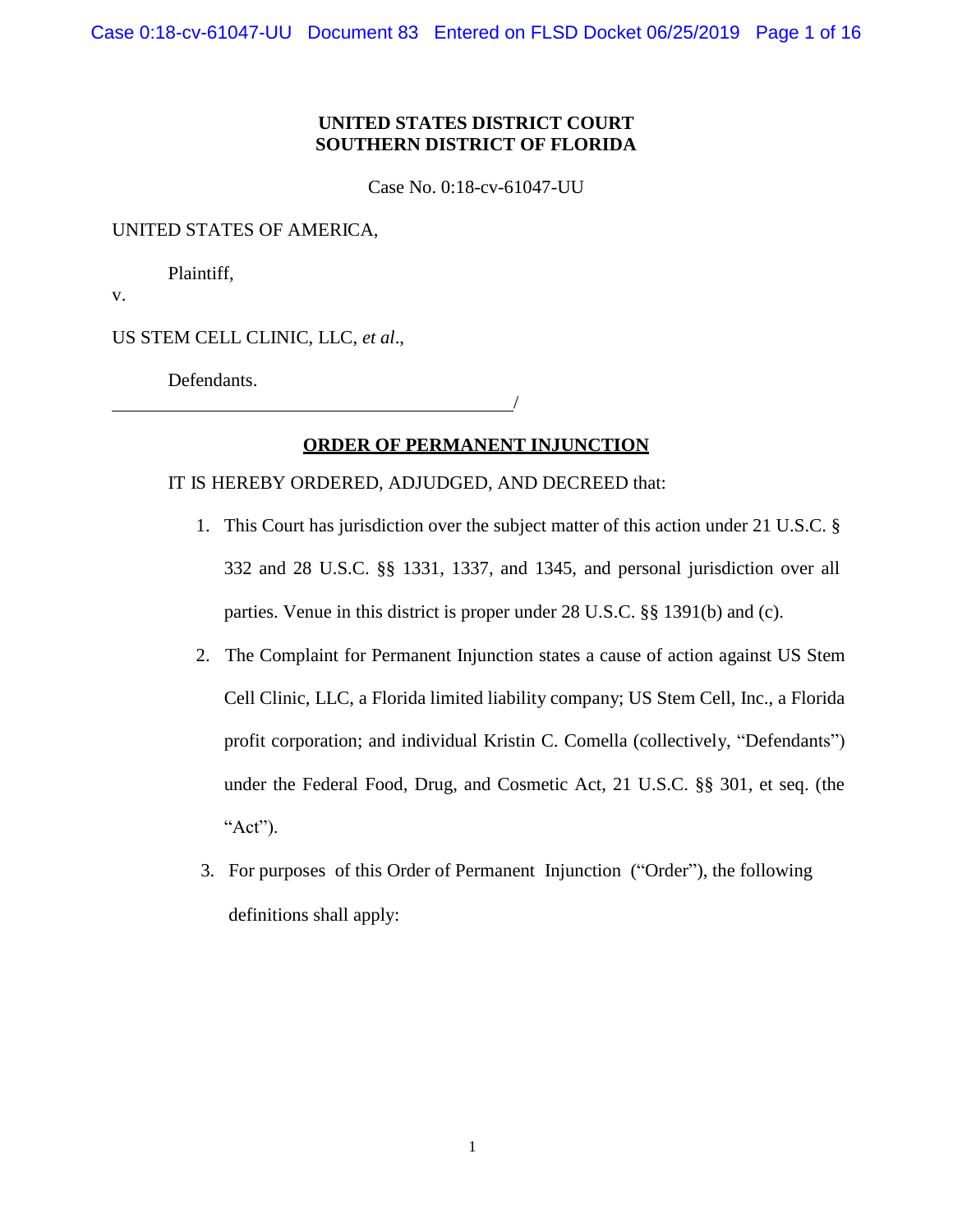- A. "CGMP" shall collectively refer to current good manufacturing practice, as set forth in 21 U.S.C. § 351(a)(2)(B) and 21 C.F.R. Parts 210-211, the standards applicable to biological products in 21 C.F.R. Parts 600-680, and the requirements for human cells, tissues, and cellular and tissue-based products in 21 C.F.R. Part 1271;
- B. "Drug" shall have the meaning given the term in 21 U.S.C.  $\S 321(g)(1)$  and shall include any HCT/P, as defined below, that does not meet all of the criteria in 21 C.F.R. § 1271.10(a), and the exception in 21 C.F.R. § 1271.15(b) does not apply;
- C. "Defendants' facility" shall refer to the facilities located at 12651 West Sunrise Blvd., Suite 704, Sunrise, Florida 33323, and 13794 NW 4th Street, Suite 212, Sunrise, Florida 33325, and any other location(s) at which one or more Defendants, now or in the future, manufacture, process, pack, repack, label, hold, and/or distribute the SVF Product, as defined in subparagraph F below, including the FDA-registered tissue bank located at 13794 4<sup>th</sup> Street, Suite 212, Sunrise, Florida 33325;
- D. "HCT/P" shall refer to human cell, tissue, or cellular or tissue-based product, as defined in 21 C.F.R. § 1271.3(d);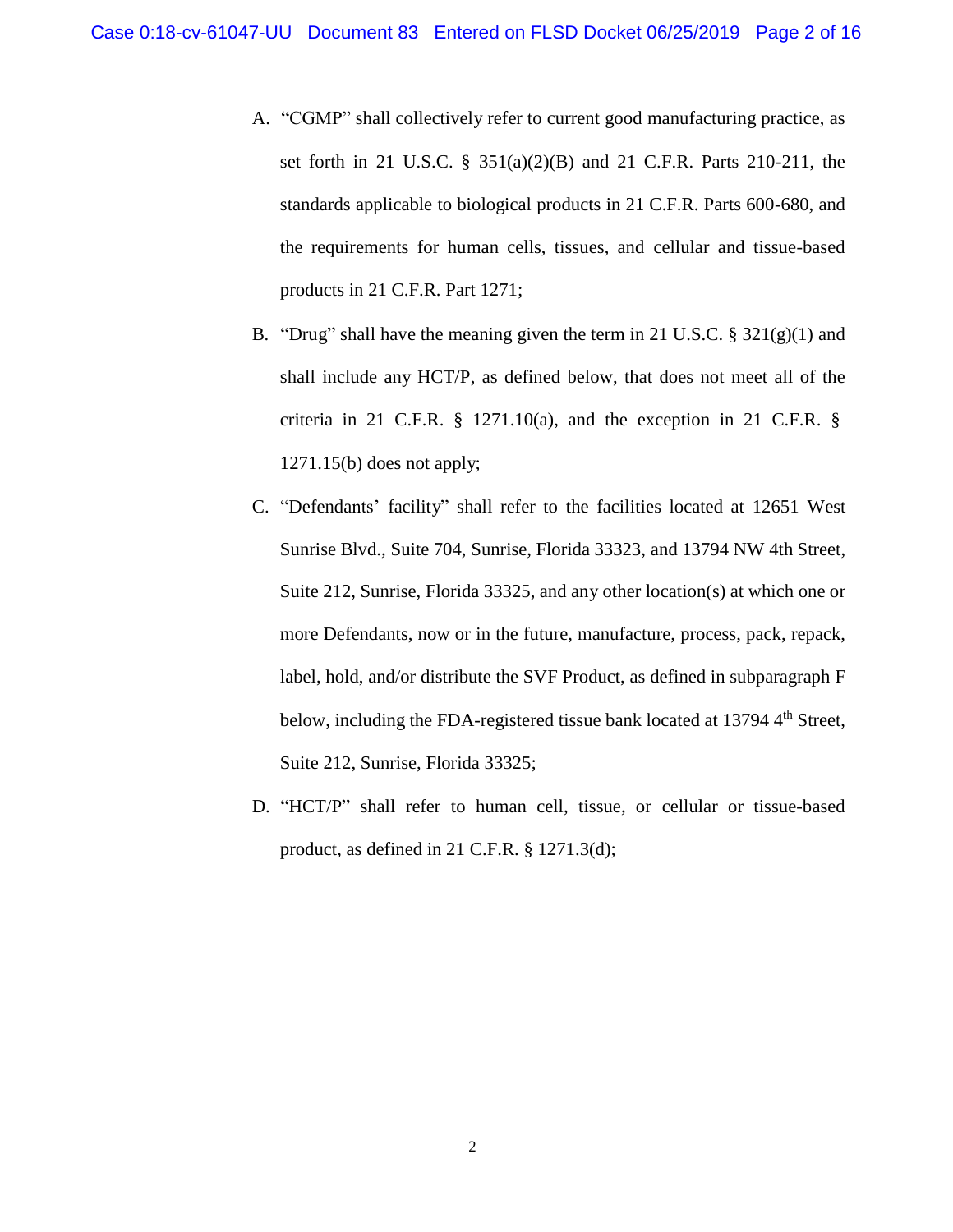- E. Stromal vascular fraction ("SVF") is an HCT/P derived from adipose tissue that has been processed to yield a cellular fraction; and
- F. The "SVF Product" shall refer to any and all products that Defendants prepare or cause to be prepared that contain SVF obtained or derived from adipose tissue.
- 4. The SVF Product does not meet all of the criteria in 21 C.F.R. § 1271.10(a), and no exception in 21 C.F.R. § 1271.15 applies. The SVF Product is a drug within the meaning of 21 U.S.C. § 321(g)(1).
- 5. Defendants violate the Act, 21 U.S.C. § 331(k), by causing articles of SVF Product to become adulterated within the meaning of 21 U.S.C. § 351(a)(2)(B), and misbranded within the meaning of 21 U.S.C. §  $352(f)(1)$  while the SVF Product, or one or more of its components, is held for sale after shipment in interstate commerce.
- 6. Upon entry of this Order, Defendants, and each and all of their directors, officers, agents, employees, representatives, successors, assigns, attorneys, and any and all persons in active concert or participation with any of them (including individuals, directors, corporations, subsidiaries, affiliates, and partnerships), who have received actual notice of this Order by personal service or otherwise, are hereby permanently restrained and enjoined under 21 U.S.C. § 332(a) and the inherent equitable authority of this Court, from directly or indirectly doing or causing to be done any act with respect to the SVF Product that:
	- A. Violates 21 U.S.C. § 331(k) by causing any article of drug to become adulterated within the meaning of 21 U.S.C.  $\S$  351(a)(2)(B) or to become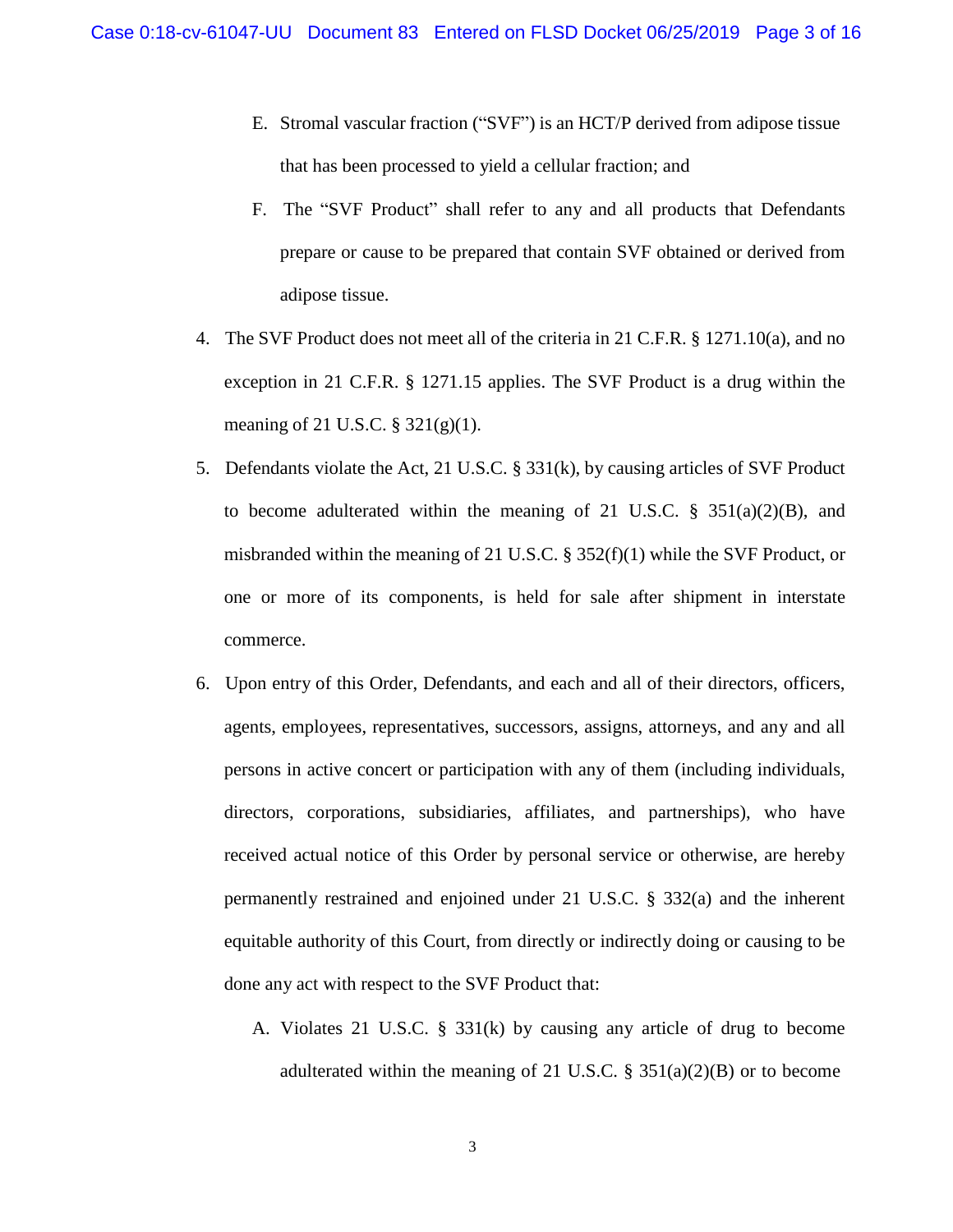misbranded within the meaning of 21 U.S.C.  $\S 352(f)(1)$ , while such article is held for sale after shipment of one or more of its components in interstate commerce; and/or

- B. Results in the failure to implement and continuously maintain the requirements of this Order.
- 7. Upon entry of this Order, Defendants and each and all of their directors, officers, agents, employees, representatives, successors, assigns, attorneys, and any and all persons in active concert or participation with any of them, who have received actual notice of this Order by personal service or otherwise, are permanently restrained and enjoined under 21 U.S.C. § 332(a) and the inherent equitable authority of this Court from directly or indirectly receiving, manufacturing, processing, packing, repacking, labeling, and/or distributing the SVF Product, unless and until:
	- A. Defendants' methods, facilities, and controls used to manufacture, process, pack, repack, label, hold, and distribute such SVF Product is established, operated, and administered in conformity with CGMP to FDA's satisfaction;
	- B. Defendants retain, at Defendants' expense, an independent person or persons (the "Expert"), without personal or financial ties (other than the consulting agreement between the parties) to Defendants or their immediate families, who by reason of background, experience, education, and training, is qualified to inspect Defendants' facility to determine whether their methods, facilities, and controls are established, operated, and administered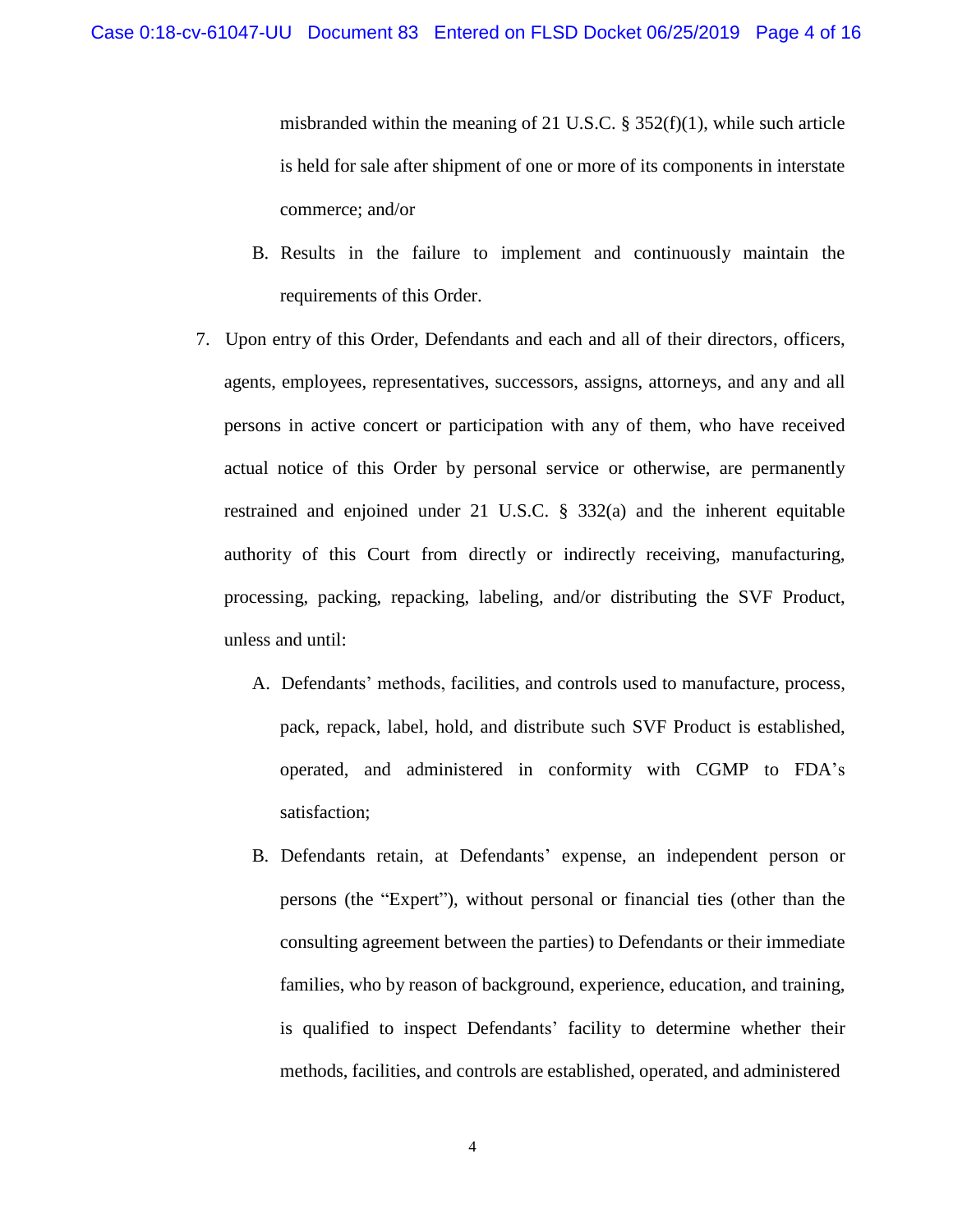in conformity with CGMP and to evaluate the labeling of the SVF Product manufactured, processed, packed, repacked, labeled, and/or distributed by Defendants to determine whether it is in compliance with 21 U.S.C. § 352(f). Defendants shall notify FDA in writing of the identity of the Expert within ten  $(10)$  days of retaining such Expert;

- C. The Expert performs a comprehensive inspection of Defendants' facility and the methods and controls used to manufacture, process, pack, repack, label, hold, and distribute such SVF Product to determine whether such facilities, methods, and controls are, at a minimum, in conformity with CGMP, and to determine whether the labeling of the SVF Product manufactured, processed, packed, repacked, labeled, and/or distributed by Defendants is in compliance with 21 U.S.C. § 352(f);
- D. The Expert certifies to FDA that:
	- (1) The Expert has inspected Defendants' facility, methods, controls, and product labeling;
	- (2) All deviations from CGMP brought to Defendants' attention by FDA, the Expert, or any other source have been corrected;
	- (3) With respect to the SVF Product, Defendants have an approved new drug application, or investigational new drug application ("IND") in effect submitted pursuant to 21 U.S.C. §§ 355(b) or (i) respectively, or have obtained an approved biologics license application; and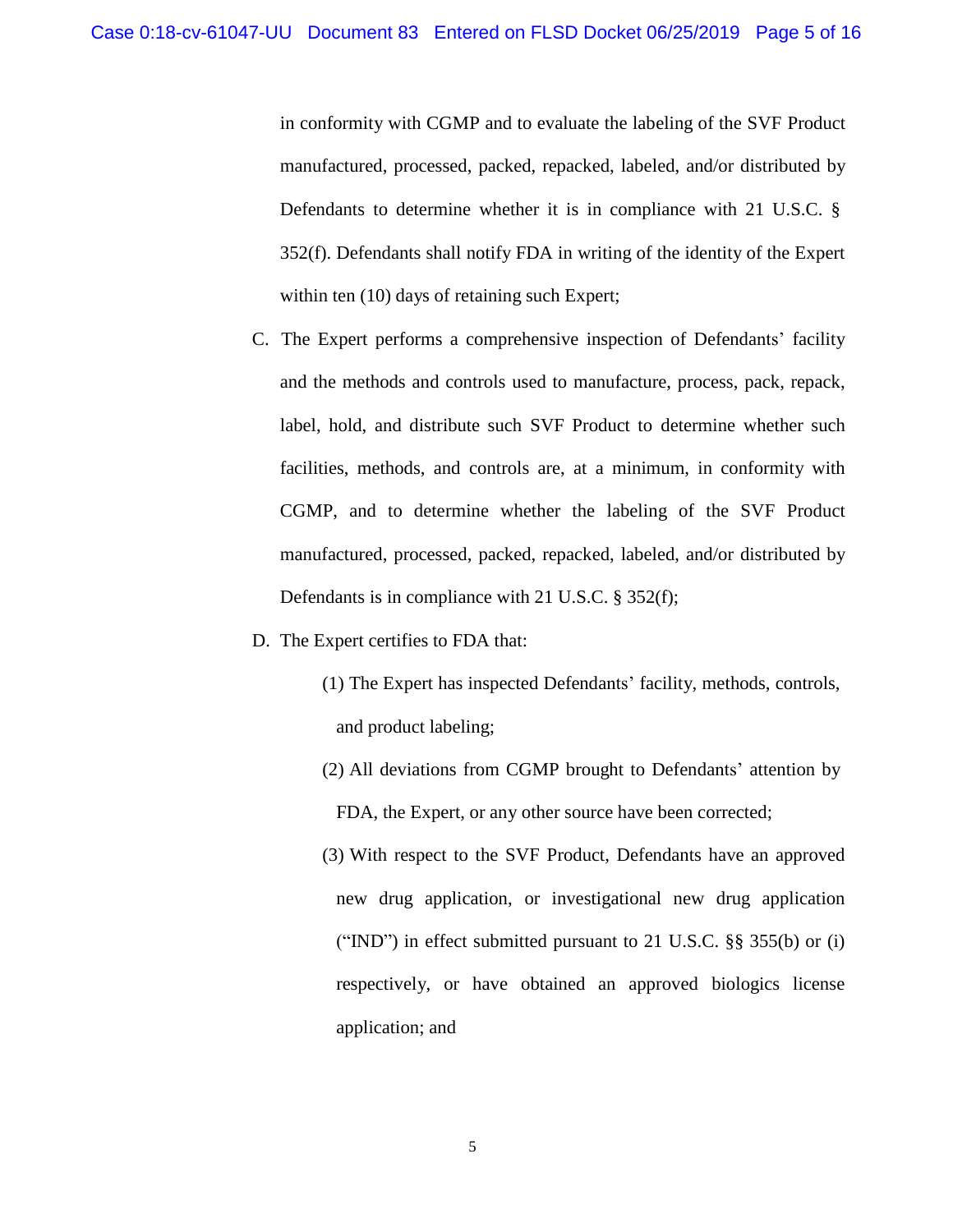(4) With respect to the SVF Product, Defendants' facility, methods, and controls are in compliance with CGMP and the labeling of the SVF Product is in compliance with 21 U.S.C. § 352(f). As part of this certification, the Expert shall include a detailed and complete report of the results of the Expert's inspections. The Expert shall submit his/her report(s) to FDA at the addresses specified in paragraph 24.

- E. Defendants ensure that the labeling for the SVF Product bears adequate directions for use within the meaning of 21 U.S.C.  $\S$  352(f)(1) and all applicable regulations, or are in full compliance with a regulatory exemption to 21 U.S.C.  $\S 352(f)(1)$  in 21 C.F.R. Part 201 Subpart D;
- F. Defendants report to FDA in writing the actions they have taken to:
	- (1) Correct the CGMP deviations brought to Defendants' attention by FDA, the Expert, and any other source;
	- (2) Ensure that the methods used in, and the facilities and controls used for, receiving, manufacturing, processing, packing, repacking, labeling, holding, and distributing the SVF Product are operated and will be continuously administered in conformity with CGMP; and
	- (3) Ensure that the SVF Product that Defendants manufacture, process, pack, repack, label, and/or distribute is not misbranded within the meaning of 21 U.S.C.  $\S$  352(f)(1);
- G. FDA representatives inspect Defendants' facility to determine whether the requirements of this Order have been met, and whether Defendants' facility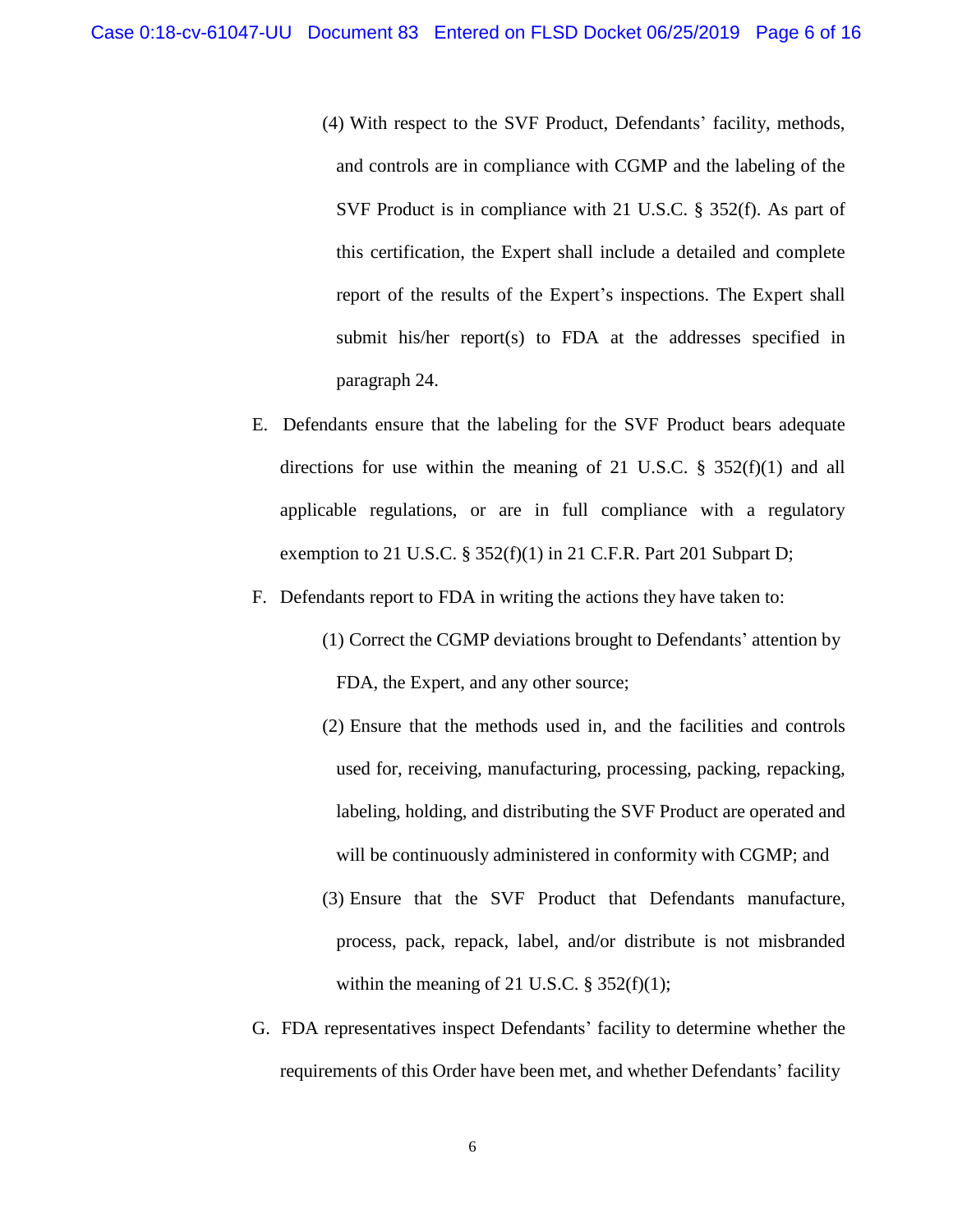is otherwise operated in conformity with CGMP and any SVF Product that they manufacture, process, pack, repack, label, and/or distribute is labeled in conformity with 21 U.S.C.  $\S$  352(f)(1); and

- H. FDA notifies Defendants in writing that Defendants appear to be in compliance with the requirements set forth in paragraphs 7.A-F.
- 8. After Defendants have complied with paragraphs 7.A-F., and FDA has notified them pursuant to paragraph 7.H, Defendants shall retain an independent person or persons who shall meet the criteria described in paragraph 7.B (hereafter, the "Auditor") to conduct audit inspections of Defendants' facility to determine whether Defendants are in compliance with this Order, the Act, and its implementing regulations, including whether Defendants' facility is operated in conformity with CGMP and whether any SVF Product that Defendants manufacture, process, pack, repack, label, and/or distribute is labeled in conformity with 21 U.S.C. § 352(f)(1). The Auditor shall conduct such audit inspections at least once every six (6) months, for a period of no less than two (2) years, and then at least once every twelve (12) months thereafter. If Defendants choose, the Auditor may be the same person or persons retained as the Expert in paragraph 7.B.
	- A. At the conclusion of each audit inspection, the Auditor shall prepare a detailed written audit report ("audit report") analyzing whether Defendants are in compliance with this Order, the Act, and its implementing regulations, including whether Defendants' facility is operated in conformity with CGMP and whether any SVF Product that Defendants manufacture, process, pack, repack, label, and/or distribute is labeled in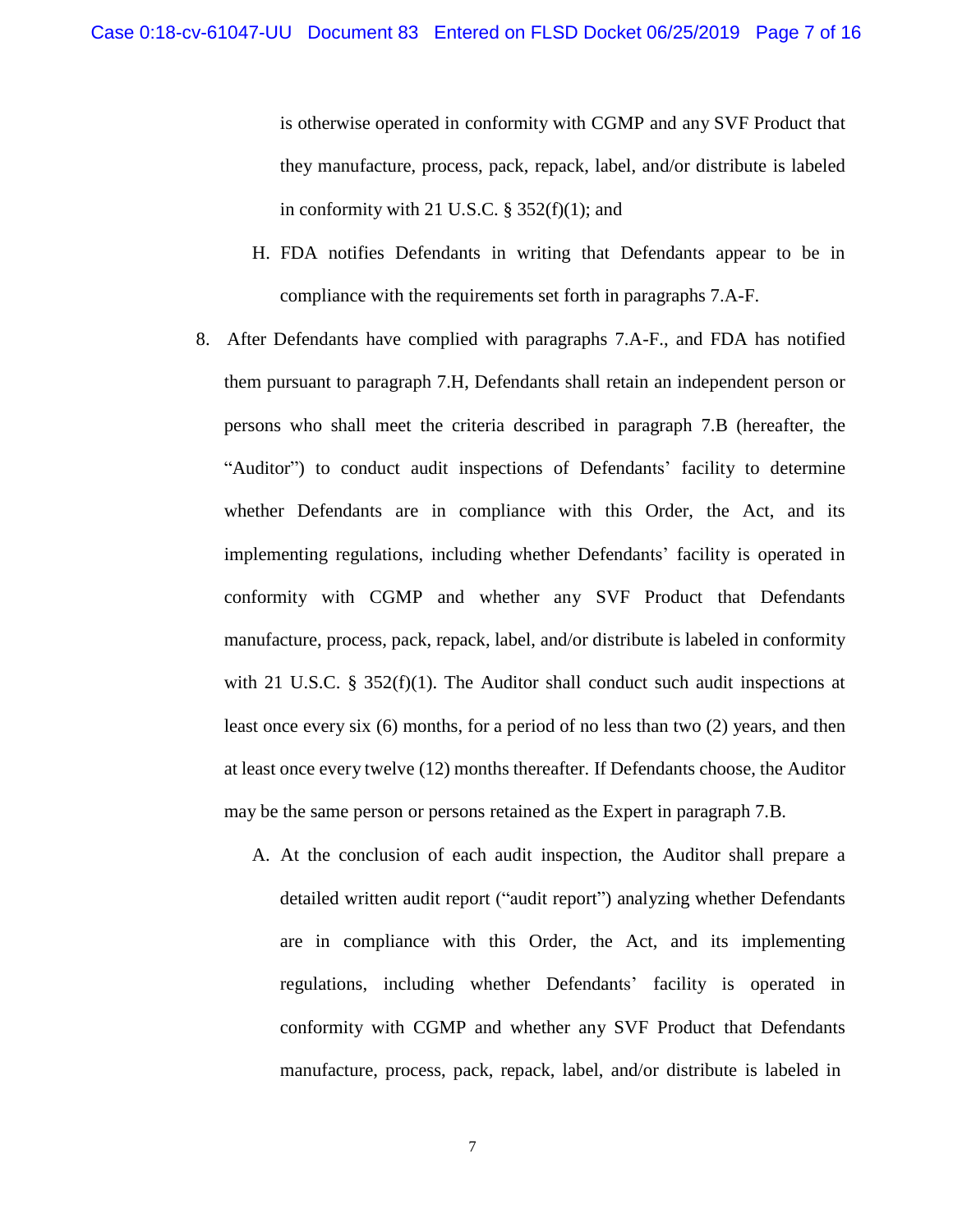conformity with 21 U.S.C.  $\S$  352(f)(1), and identifying any deviations ("audit report observations"). As a part of every audit report, except the first audit report, the Auditor shall assess the adequacy of corrective actions taken by Defendants to correct all previous audit report observations. The audit reports shall be delivered contemporaneously to Defendants and FDA by courier service or overnight delivery service, no later than ten (10) business days after the date the audit inspection(s) is completed. In addition, Defendants shall maintain the audit reports in separate files at Defendants' facility and shall promptly make the audit reports available to FDA upon request.

B. If an audit report contains any observations indicating that Defendants are not in compliance with this Order, the Act, and/or its implementing regulations, Defendants shall, within fifteen (15) calendar days after receiving the audit report, correct those observations, unless FDA notifies Defendants that a shorter time period is necessary. If, after receiving the audit report, Defendants believe that correction of the deviations will take longer than fifteen (15) calendar days, Defendants shall, within five (5) calendar days after receiving the audit report, submit to FDA in writing a proposed schedule for completing corrections ("correction schedule"). The correction schedule must be reviewed and approved by FDA in writing prior to implementation by Defendants. In no circumstance shall FDA's silence be construed as a substitute for written approval. Defendants shall complete all corrections according to the approved correction schedule. Within thirty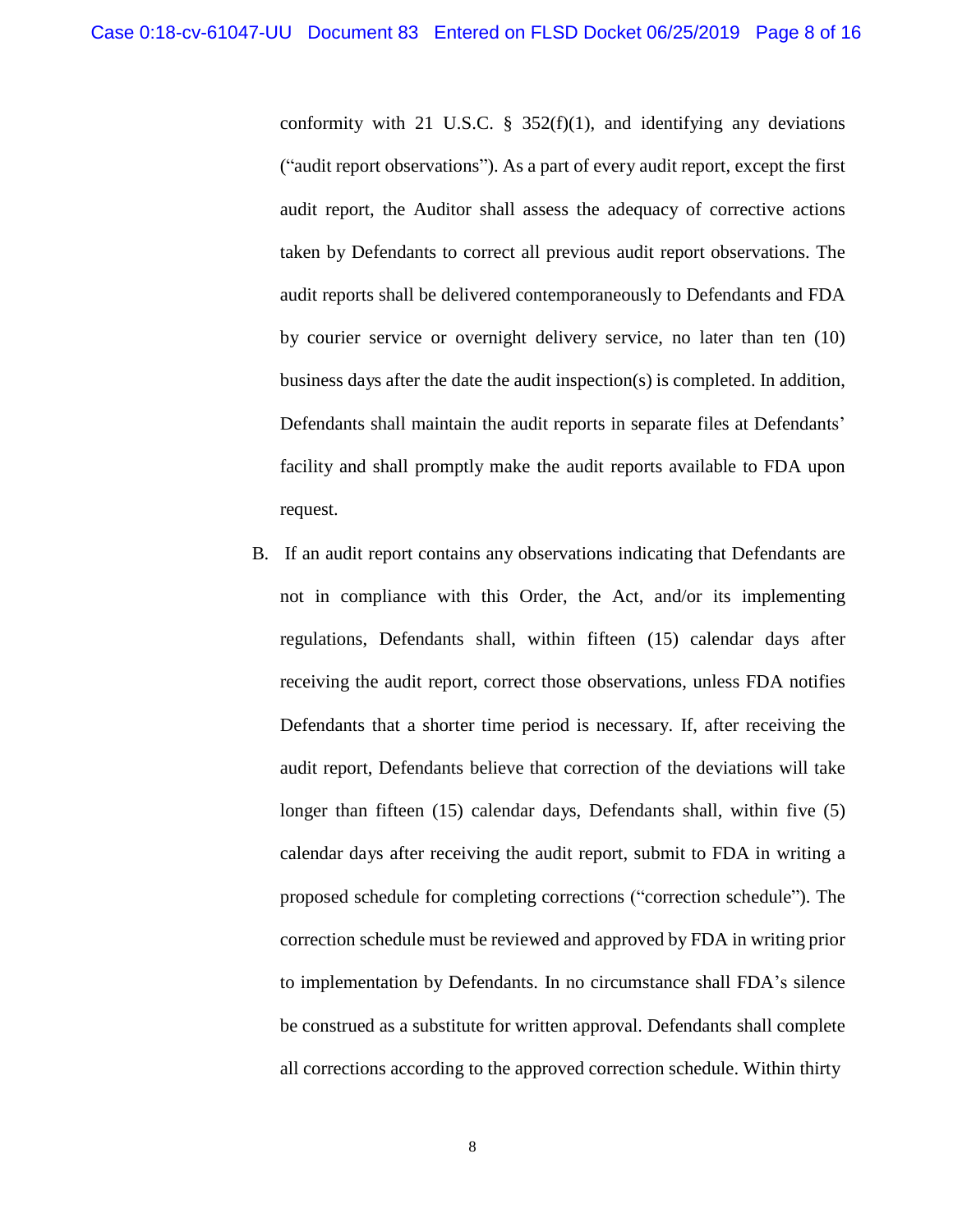(30) calendar days after Defendants receive an audit report, unless FDA notifies Defendants that a shorter time period is necessary, or within the time period provided in a correction schedule approved by FDA, the Auditor shall review the actions taken by Defendants to correct the audit report observations. Within five (5) business days after beginning that review, the Auditor shall report in writing to FDA whether each of the audit report observations has been corrected and, if not, which audit report observations remain uncorrected.

- 9. If Defendants manufacture, process, pack, repack, label, and/or distribute any SVF Product that meets all of the criteria in 21 C.F.R. § 1271.10(a), Defendants shall continuously ensure that the SVF Product and Defendants' facility comply with all of the requirements in Part 1271.
- 10. Within thirty (30) calendar days after the entry of this Order, Defendants, under FDA's supervision, shall destroy any and all SVF Product that is in Defendants' possession, custody, or control. Defendants shall bear the costs of destruction and the costs of FDA's supervision. Defendants shall not dispose of any SVF Product in a manner contrary to the provisions of the Act, any other federal law, or the laws of any state or territory, as defined in the Act, in which the drugs are disposed.
- 11. If, at any time after entry of this Order, FDA determines, based on the results of an inspection, analyses of samples, a report or data prepared or submitted by Defendants or the Expert or Auditor pursuant to this Order, or any other information, that Defendants have failed to comply with any provision of this Order, or have violated the Act and/or applicable regulations with respect to the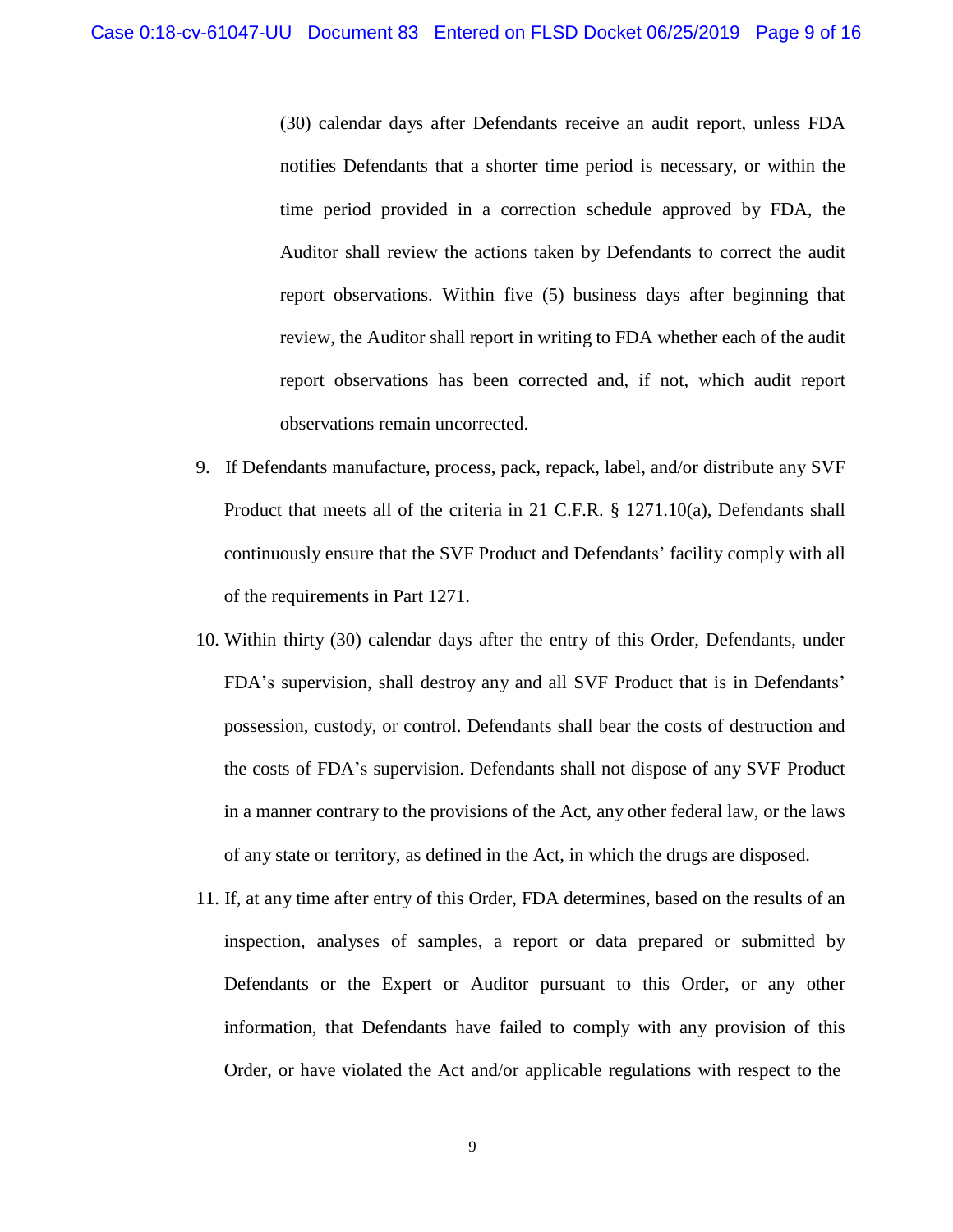SVF Product, and/or that additional corrective actions are necessary to achieve compliance with this Order, the Act, and/or applicable regulations with respect to the SVF Product, the FDA may, as and when it deems necessary, direct Defendants in writing to take appropriate actions. Such actions may include, but are not limited to, the following:

- A. Cease receiving, manufacturing, processing, packing, repacking, labeling, and/or distributing the SVF Product;
- B. Recall, at Defendants' sole expense, any products that are adulterated or misbranded or are otherwise in violation of this Order, the Act, or applicable regulations; and/or
- C. Take any other corrective action(s) as FDA, in its discretion, deems necessary to bring Defendants and their products into compliance with this Order, the Act, or applicable regulations. This remedy shall be separate and apart from, and in addition to, any other remedy available to the United States under this Order or under the law.
- 12. Any cessation of operations or other action described in paragraph 11 shall continue until Defendants receive written notification from FDA that Defendants appear to be in compliance with this Order, the Act, and its implementing regulations, and that Defendants may resume operations. Upon Defendants' written request to resume operations, FDA will determine whether Defendants appear to be in such compliance, and, if so, issue to Defendants a written notification permitting, as appropriate, resumption of operations. In no circumstance shall FDA's silence be construed as a substitute for written notification. The costs of FDA inspections,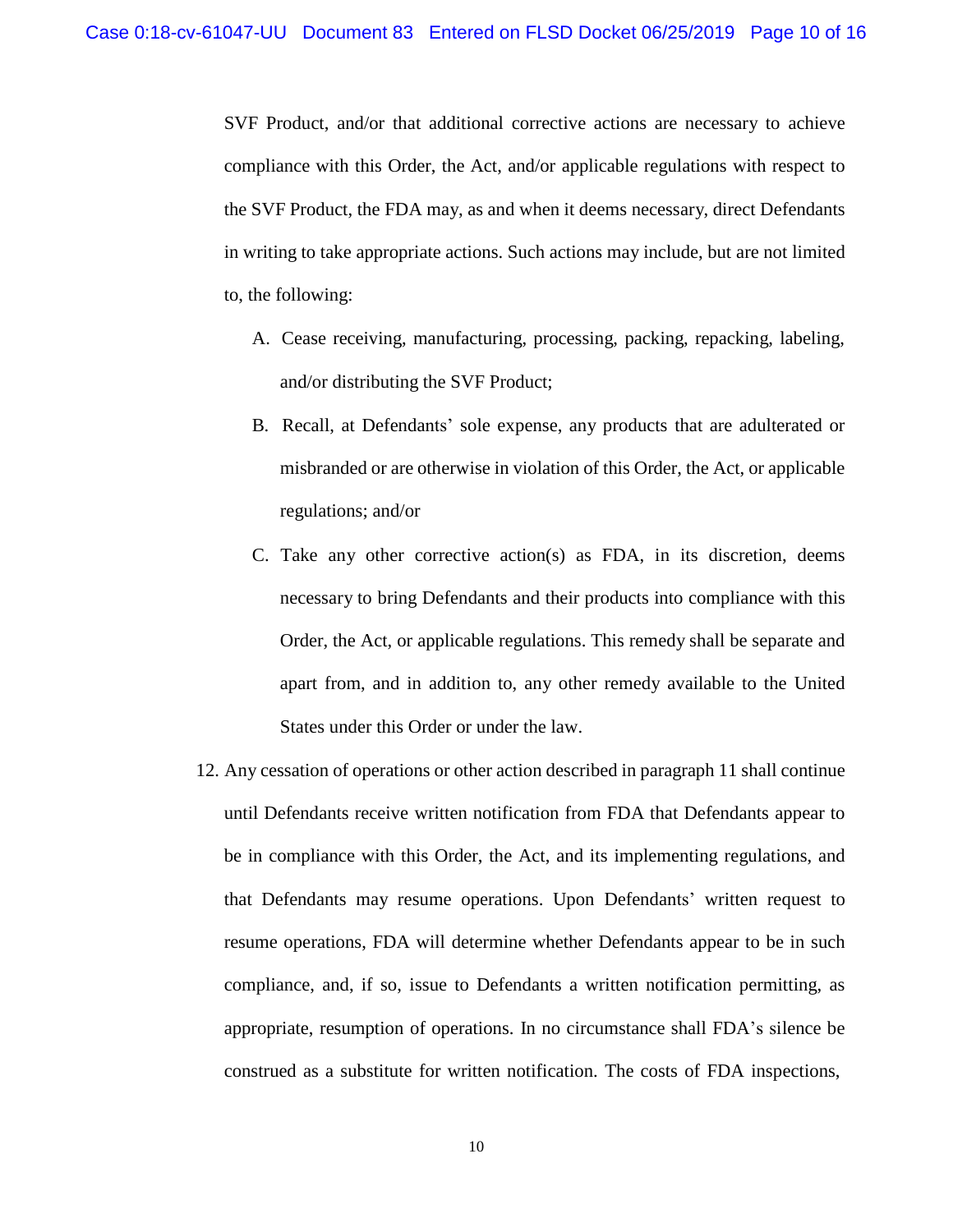sampling, testing, travel time, and subsistence expenses to implement the remedies set forth in this paragraph and paragraph 11, including the cost of travel incurred by specialized investigatory and expert personnel, shall be borne by Defendants at the rates specified in paragraph 14.

- 13. Representatives of FDA shall be permitted, without prior notice and as and when FDA deems necessary, to inspect Defendants' facility and take any other measures necessary to monitor and ensure continuing compliance with this Order. During inspections, FDA representatives shall be permitted to: have immediate access to buildings, equipment, in-process or unfinished and finished materials, containers, packaging material, labeling, and other promotional material therein; take photographs and make video recordings; take samples of Defendants' in-process or unfinished and finished materials, containers, packaging material, labeling, and other promotional material; and examine and copy all records relating to the receipt, manufacture, processing, packing, repacking, labeling, holding, and distribution of any and all SVF Products. The inspections shall be permitted upon presentation of a copy of this Order and appropriate credentials. The inspection authority granted by this Order is separate from, and in addition to, the authority to make inspections under the Act, 21 U.S.C. § 374.
- 14. Defendants shall reimburse FDA for the costs of all FDA inspections, investigations, supervision, reviews, examinations, and analyses specified in this Order or that FDA deems necessary to evaluate Defendants' compliance with this Order, including the travel incurred by specialized investigatory and expert personnel. The costs of such inspections shall be borne by Defendants at the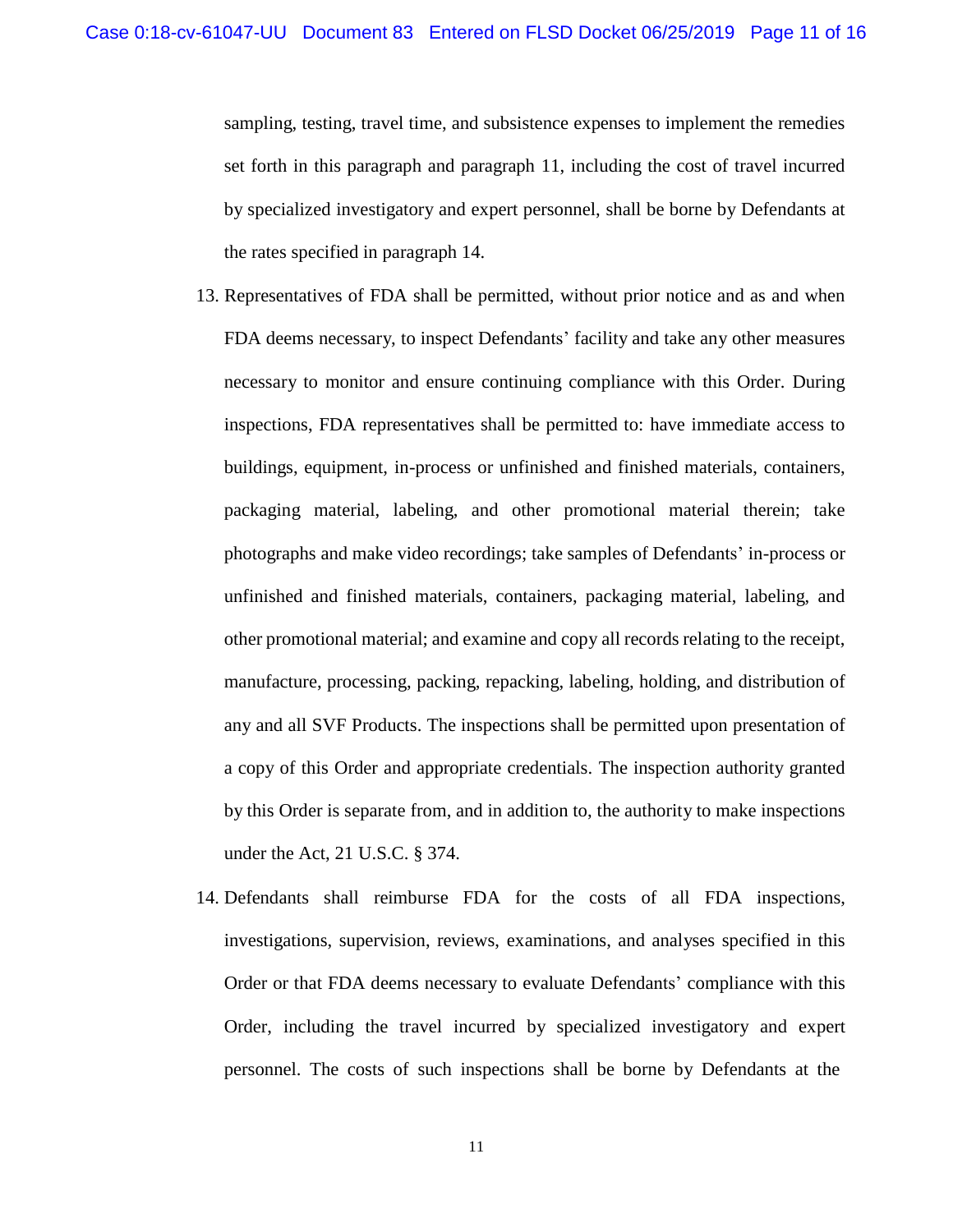prevailing rates in effect at the time the costs are incurred. As of February 2019, these rates were: \$95.39 per hour and fraction thereof per representative for inspection work; \$114.33 per hour or fraction thereof per representative for analytical or review work; \$0.58 per mile for travel expenses by automobile; government rate or the equivalent for travel by air or other means; and the published government per diem rate or the equivalent for the areas in which the inspections are performed per-day, per-representative for subsistence expenses, where necessary. In the event that the standard rates applicable to FDA supervision of court-ordered compliance are modified, these rates shall be increased or decreased without further order of the Court.

- 15. This Order does not apply to drugs that are both (A) the subject of an application approved pursuant to 21 U.S.C. § 355(b) or a biologics license application approved by FDA and (B) not manufactured, processed, packed, or labeled by Defendants.
- 16. In the event that any Defendant(s) or Associated Persons, as defined in paragraph 18, submit an IND, including, but not limited to, an Individual Patient Expanded Access IND, Form FDA 3926, and FDA finds such IND does not meet:
	- A. The requirements in 21 C.F.R. § 312.23; and/or
	- B. As applicable, the requirements for all expanded access uses in 21 C.F.R. § 312.305, or the additional criteria, submission requirements, or safeguards that apply to specific types of expanded access, as described in 21 C.F.R. §§ 312.310 through 312.320, including, but not limited to, providing with Form FDA 3926, a Letter of Authorization granting FDA the right to reference another application or suitable Master File for information to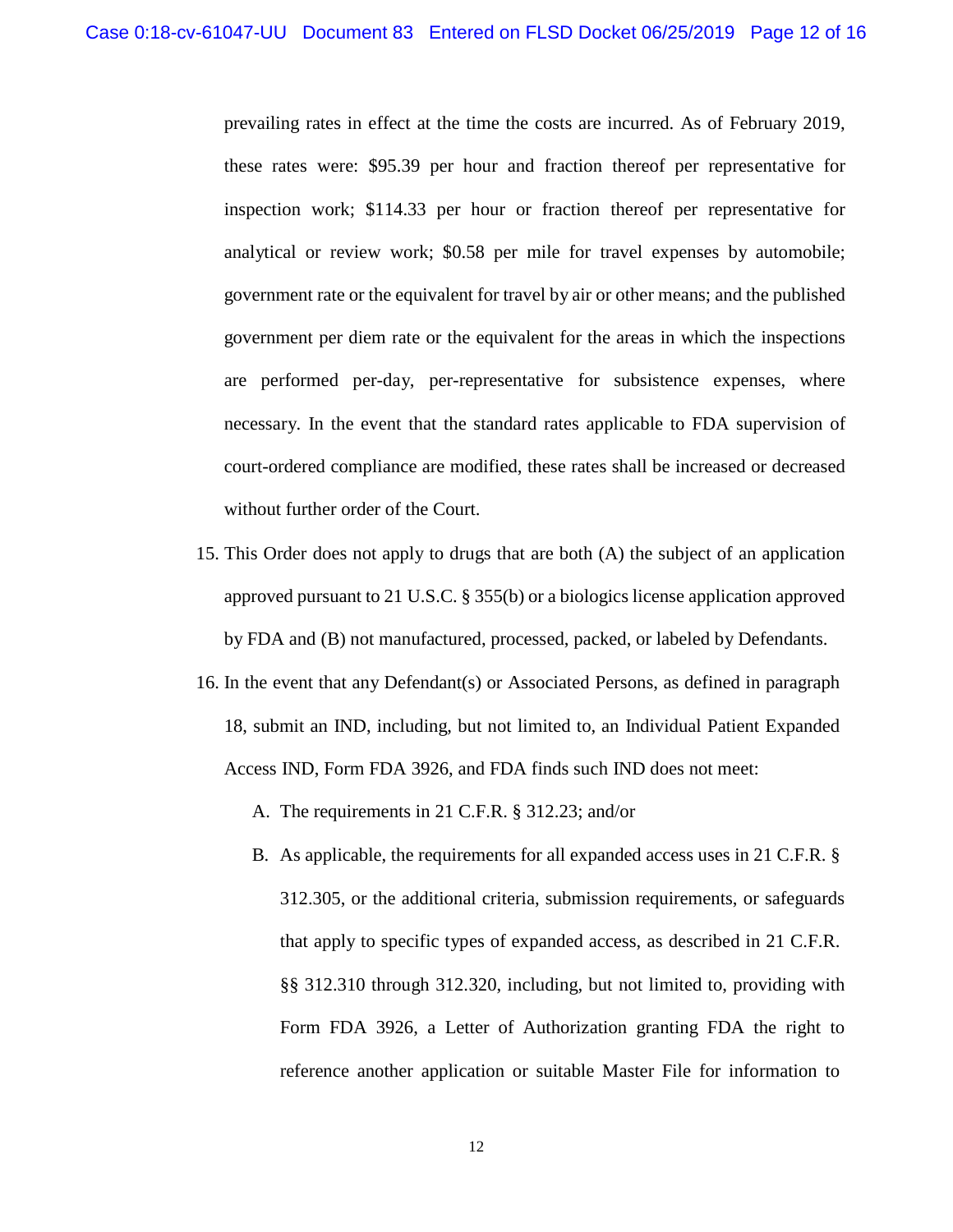satisfy the IND submission requirements, such as a description of the manufacturing facility, chemistry, manufacturing and controls information, and pharmacology and toxicology information; FDA may notify any such Defendant(s) or Associated Persons, in writing, that the IND has not been received by FDA, as the term "receives" is used under 21 C.F.R. §§  $312.40(b)$  and  $312.305(d)(1)$ , and that such IND is not in effect. Absent an IND being in effect, the investigational new drug shall not be used in a clinical investigation.

- 17. Defendants shall immediately post a copy of this Order in a common area at Defendants' facility and at any other location at which Defendants conduct business and shall ensure that the Order remains posted for as long as the Order remains in effect.
- 18. Within ten (10) calendar days after the entry of this Order, Defendants shall provide a copy of this Order, by personal service or registered mail, to each and all of their directors, officers, agents, employees, representatives, successors, assigns, attorneys, and any and all persons in active concert or participation with any of them (referred to collectively as "Associated Persons"). Within thirty (30) calendar days after the date of entry of this Order, Defendants shall provide to FDA an affidavit of compliance, signed by a person with personal knowledge of the facts, stating the fact and manner of compliance with the provisions of this paragraph and identifying the names, addresses, and positions of all persons who have received a copy of this Order.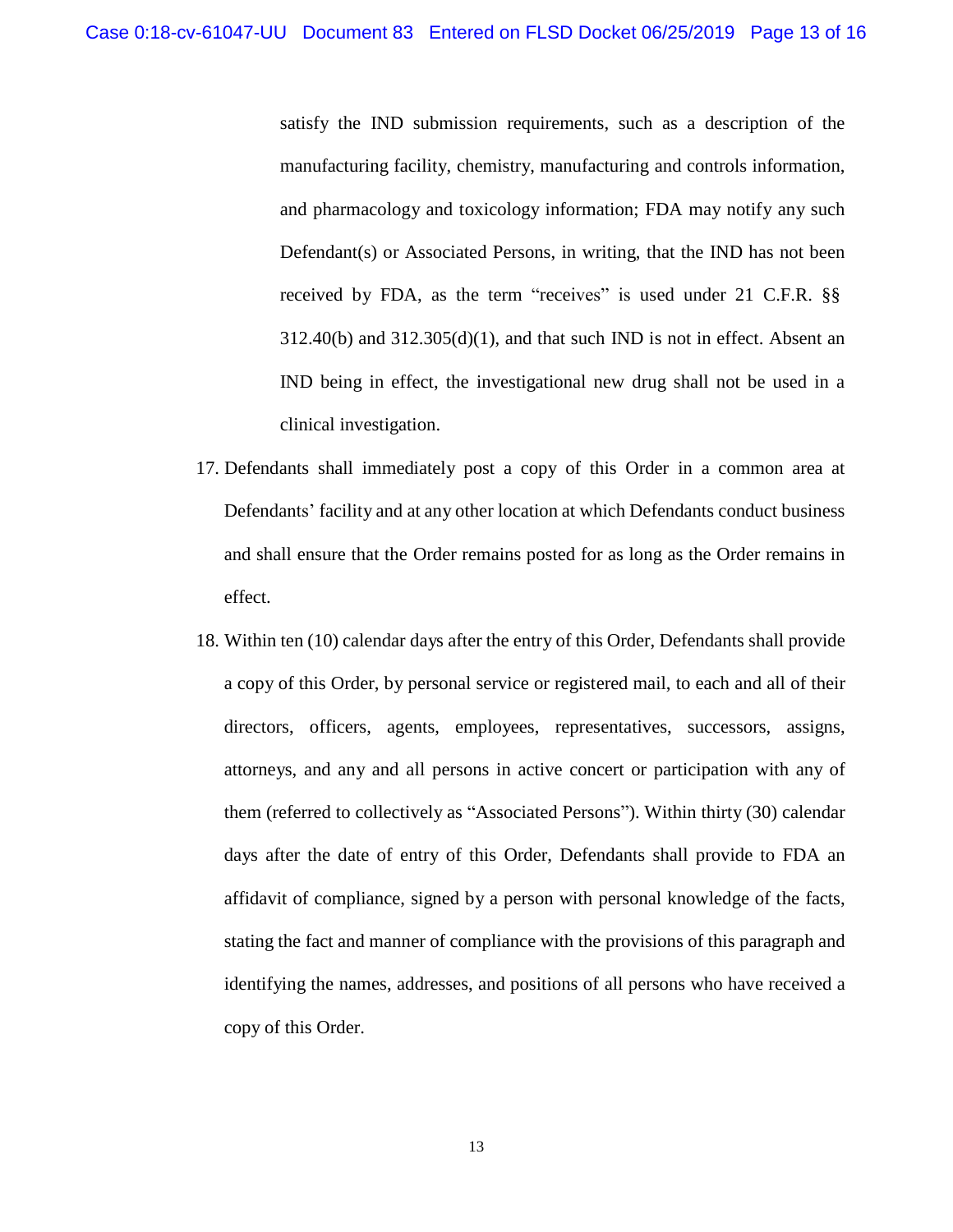- 19. In the event that any of the Defendants becomes associated with any additional Associated Person(s) at any time after entry of this Order, Defendants immediately shall provide a copy of this Order, by personal service or certified mail (restricted delivery, return receipt requested), to such Associated Person(s). Within thirty (30) calendar days of each time any of the Defendants becomes associated with any such additional Associated Person(s), Defendants shall provide to FDA an affidavit stating the fact and manner of their compliance with this paragraph, identifying the names, addresses, and positions of all Associated Persons who received a copy of this Order pursuant to this paragraph, and attaching a copy of the executed certified mail return receipts. Within ten (10) calendar days of receiving a request from FDA for any information or documentation that FDA deems necessary to evaluate Defendants' compliance with this paragraph, Defendants shall provide such information or documentation to FDA.
- 20. Defendants shall notify FDA at least fifteen (15) calendar days before any change in ownership, character, or name of their businesses, including incorporation, reorganization, bankruptcy, assignment, or sale resulting in the emergence of a successor business or corporation, the creation or dissolution of subsidiaries, or any other change in the corporate structure or identity of US Stem Cell Clinic, LLC, or US Stem Cell, Inc., or in the sale or assignment of any business assets, such as buildings, equipment, or inventory, that may affect obligations arising out of this Order. Defendants shall provide a copy of this Order to any potential successor or assign at least fifteen (15) calendar days before any sale or assignment. Defendants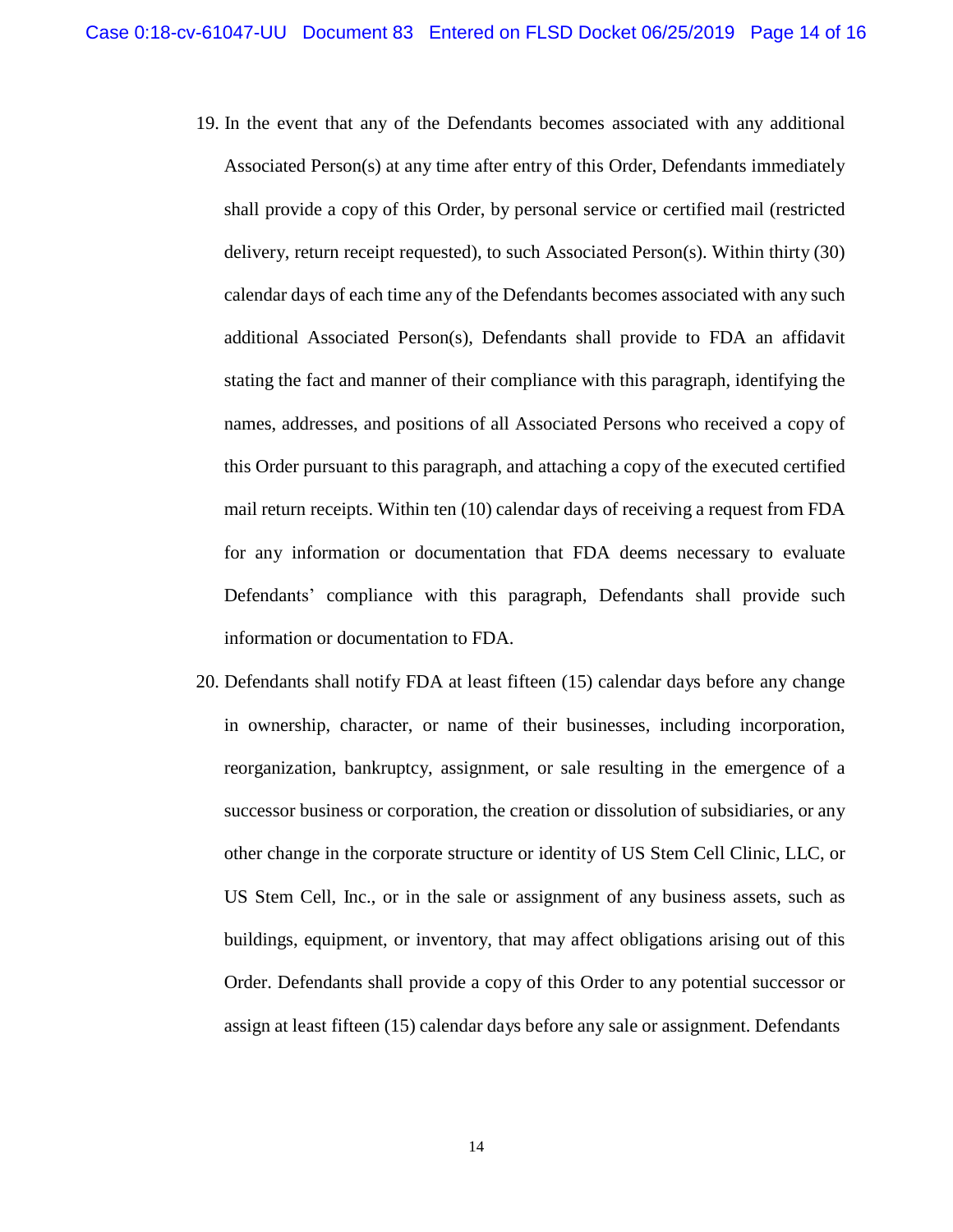shall furnish FDA with an affidavit of compliance with this paragraph no later than ten (10) calendar days prior to such assignment or change in ownership.

- 21. If Defendants fail to comply with any provision of the Act, its implementing regulations, and/or this Order with respect to any of Defendants' SVF Products and/or Defendants' facility, including any time frame imposed by this Order, then, on written notice of FDA in this proceeding, Defendants shall pay to the United States of America: fifteen thousand dollars (\$15,000) in liquidated damages for each day such violation continues; an additional sum of fifteen thousand dollars (\$15,000) in liquidated damages for each violation; and further additional sum equal to the retail value of SVF Products that have been received, manufactured, processed, packed, repacked, labeled, held, and/or distributed in violation of the Act, its implementing regulations, and/or this Order. The remedy in this paragraph shall be in addition to any other remedies available to the United States under this Order or the law.
- 22. Defendants shall abide by the decisions of FDA, until and unless overturned by a competent authority, and FDA's decisions shall be final. All decisions conferred upon FDA in this Order shall be vested in FDA's discretion and, if contested, shall be reviewed by the Court under the arbitrary and capricious standard set forth in 5 U.S.C. § 706(2)(A). Review by the Court of any FDA decision rendered pursuant to this Order shall be based exclusively on the written record before FDA at the time of the decision. No discovery shall be taken by either party.
- 23. Should the United States of America bring, and prevail in, a contempt action to enforce the terms of this Order, Defendants shall, in addition to other remedies,